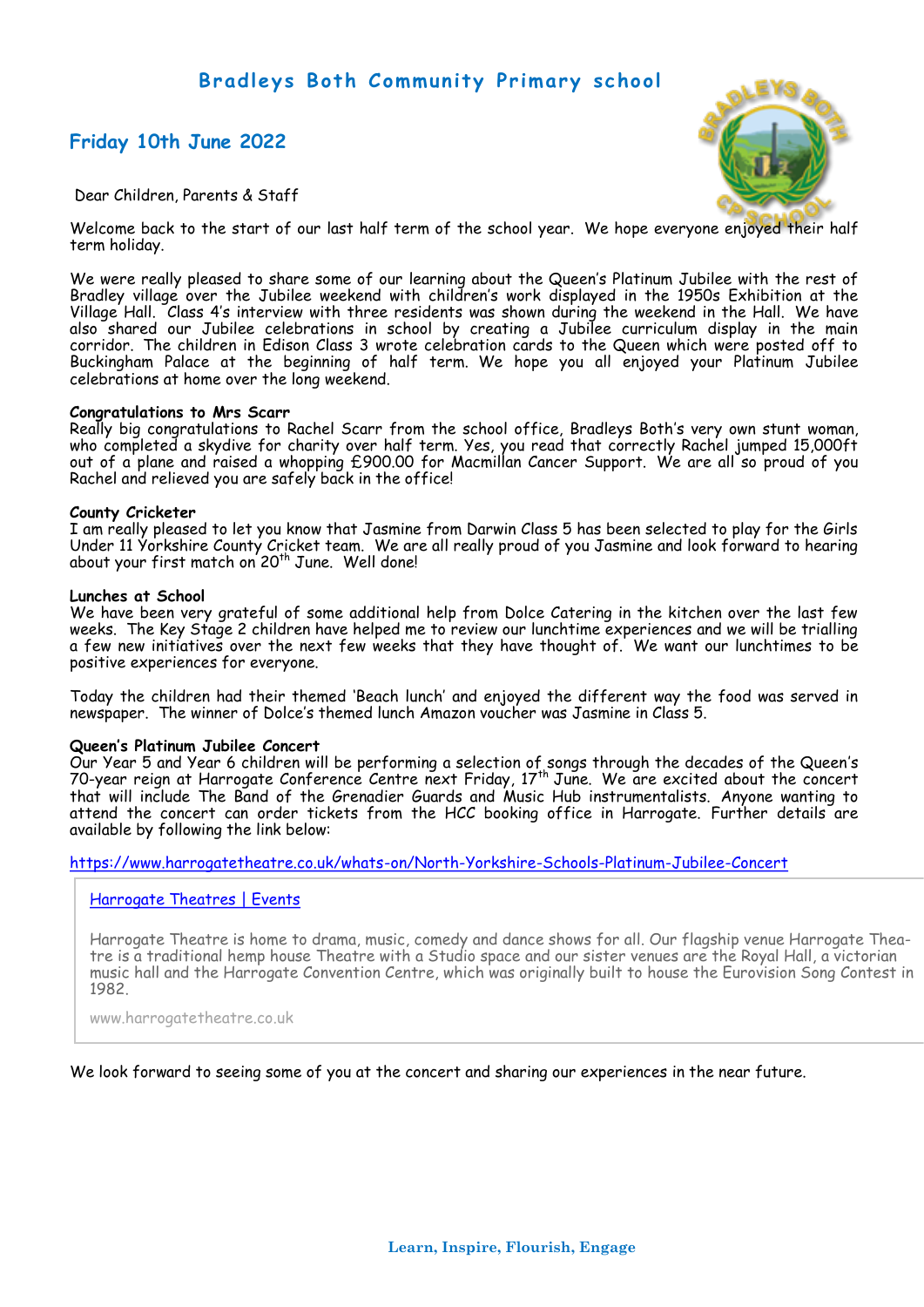## **Plant Donations**

Thank you for your plant donations to school. We will be using these to plant our school containers and tubs over the next week or so.

## **School Photographs**

We will be welcoming Karen Ross from Ross Photography on Wednesday 15<sup>th</sup> June to take the children's individual photographs and our annual class photos. Proofs of the photos will be sent home following Karen's visit to school with details of how you can order the photos.

## **Reminders of dates for your diaries:**

| Wednesday 15 <sup>th</sup> June | School photographs                                                         |
|---------------------------------|----------------------------------------------------------------------------|
|                                 |                                                                            |
| Thursday 23rd June              | Pre-Loved School Uniform sale                                              |
| Tuesday 12 <sup>th</sup> July   | Bradley Both's Transition New Class Swap Day to meet new teacher and class |
| Friday 15 <sup>th</sup> July    | Year 6 Residential to Marrick Priory                                       |
| Tuesday 19 <sup>th</sup> July   | Class 1 & Class 2 Sports Races 2.15pm                                      |
| Wednesday 20 <sup>th</sup> July | Class 3, Class 4 & Class 5 Sports Races 2.15pm                             |
| Friday 22 <sup>nd</sup> July    | End of term and school year                                                |

I wish you all a happy and safe weekend.

Kindest regards Mr B Rogers

This week our affirmation was 'I am patient'. There are many times throughout the day where we all need to be patient and wait for it to be our turn: when we need help in class, playing at break times, waiting for our lunch or even to wash our hands. Sometimes waiting can be frustrating and difficult, especially when we must wait calmy for it to be our turn, but it is an important skill to have and something that our children are exceptionally good at in school. I hope you all will remember to try and be patient at home and when you are with family and friends too this weekend!

Have a lovely weekend.

Mrs Midgley





## **Bags 2 School**

Thank you for all your Bags2school donations. Friends received a cheque for £50 this week.

## **BELL CLASS**

Welcome back all. We hope that you had a lovely half term holiday!

This week we have begun lots of new topics in our learning. In maths, we have focused on partitioning teen numbers and 2 digit numbers into tens and units, before moving onto adding two 2 digit numbers together. Please have a look on IXL for activities to complete and consolidate your learning. In English this week, we have looked at the topic of persuasion and read the story of Duncan and the crayons. We wrote a letter to Duncan to persuade him to look after the crayons. We had some really great letters! In science, we have begun our topic of mini beasts. Our first lesson was to sort and classify a selection of animals and put them into different groups and give reasons why. Our new D.T topic is making a home for a mini beast. We investigated different types of homes this week and designed our own, in preparation for the making stage next week. In Geography, our new topic is Barnaby Bear goes to France. We have explored where France is on a map, discussed how we may travel there and identified the French flag and it's capital city. We are looking forward to having a French breakfast in the weeks to come!

\*Please be aware that I sent an email this week for your attention regarding our upcoming Ugly Bug Ball on MONDAY 11th JULY

## Have a good weekend

*Pupil of the week- Hugo for improved listening and concentration. Well done!*

*Resilience Award - April for showing great determination when making her French flag and not giving up when it became tricky.*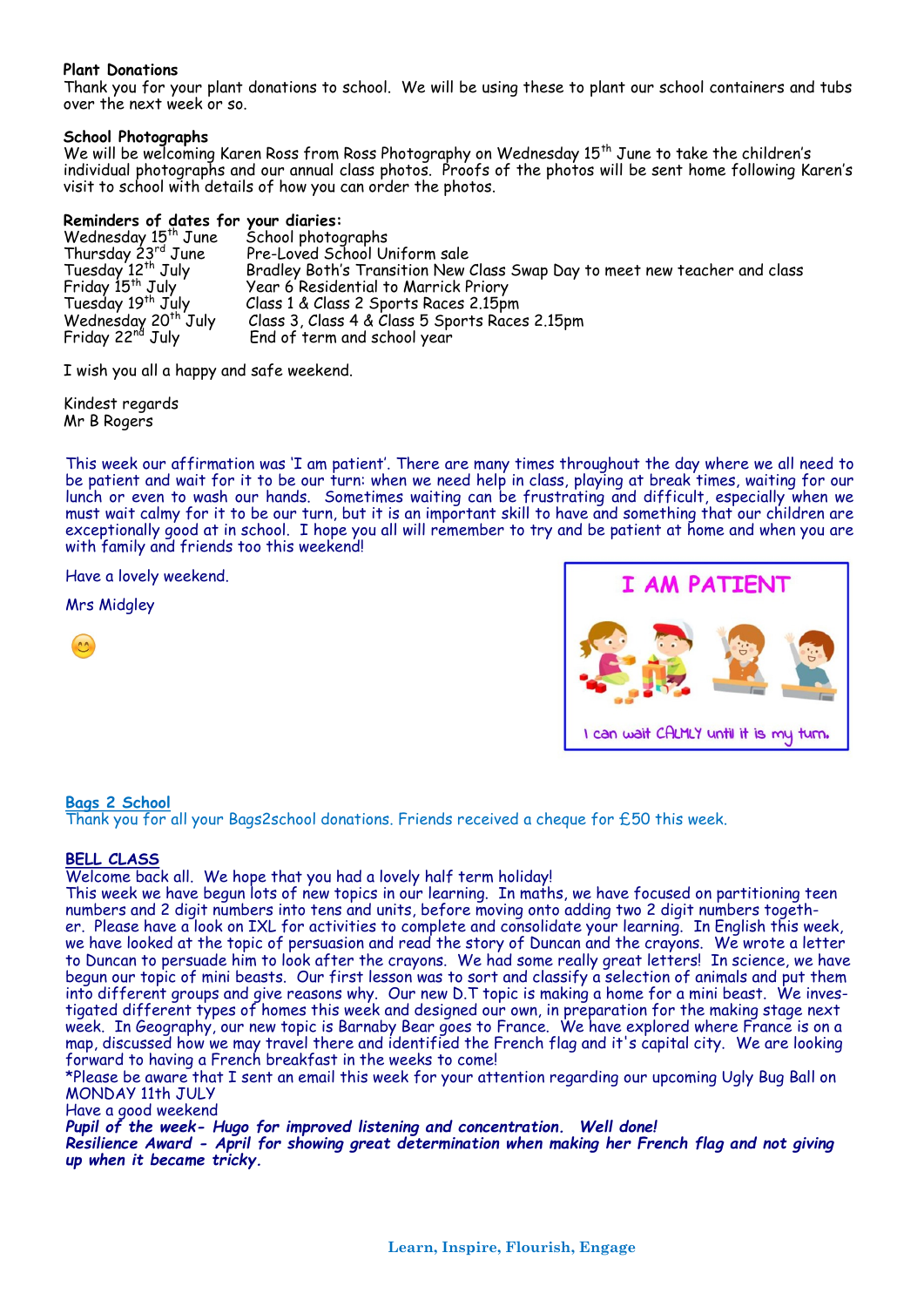## **FRANKLIN CLASS**

We've had a busy first week back at school. In English we have focused on sentence punctuation and time conjunctions, writing a recount of something we did last week. It seems everyone has done something exciting. Maths has seen us being shop keepers this week! We've done lots of work around coin recognition and choosing the most efficient way to make an amount of money. Today we have even worked out change by counting on. On Monday we started our new Science topic on Plants, we thought about what we knew already and wrote some questions to find out more. On Thursday afternoon we explored the world, using atlases, to locate the 7 continents and 5 oceans as well as South Africa and the UK. In PE we practised our target skills running skills and enjoyed playing games of rounders.

*Pupil of the week: Jake for great expressive reading.*

*Resilience: Lottie for trying hard to use sentence punctuation.*

#### **EDISON CLASS**

Welcome back everyone, I trust that you have had a great half term; the children have certainly shared some great memories. The children have returned in a brilliant manner, working hard, showing eagerness to learn and enjoying the process. In Maths this week, we have started a new topic, time. This is often a tricky concept for most, the children have showed that with hard work and focused learning concepts can be grasped. We have revisited O'clock, half past, quarter to and quarter past, as well as days of the month and hours in a day. Please do follow up on this learning at home if possible, this will help embed their learning and paint a clearer picture of this challenging concept.

In English, we have also started a new topic, learning how to write an informal letter. Next week we will be writing a letter to our good friend Martha who left us and moved to the US in spring. To do this we have been learning about the differences between informal and formal language, variety of conjunctions to extend our sentences, structure and features and closing messages.

In geography and art, we have been looking and learning about the features and location of volcanoes and thinking about the reasons for and against living near them. The class produced some excellent watercolour paintings.

We all really enjoyed our first swimming lesson on Monday; the children were extremely well behaved representing the school impeccably. Every child shone in their own way, being confident, resilient and willing to learn. Thank you all for remembering swimming kit!

You have all received a letter regarding our trip, please could you return these as soon as possible and process your voluntary contributions on School Coms. Any questions about this or if you have not received a letter please do get in touch.

Enjoy the weekend!

**Pupil of the week – Minnie for always doing the right thing and working extremely hard. Resilience award – Maycie for showing determination to answer challenging maths problems.**

#### **NEWTON CLASS**

In Maths this week, we have been improving accuracy and confidence with written methods for multiplication. Having a good understanding of timetables really helps with this calculation method. In English, we have been recalling Jubilee events and writing newspaper reports. A real highlight for all the children was the video of the Queen meeting Paddington Bear at Buckingham Palace. All the children really enjoyed the River Study visit on Wednesday. The practical session was really informative and the children were able to consolidate their understanding of rivers. A great week—well done everyone!

*Pupil of the week: Matilda for her efforts to continually improve her work in Maths and English. Good resilience with multiplication methods. She also worked hard to improve her Jubilee newspaper report. Resilience Award: lottie for trying really hard with the grid method and long multiplication methods. She asked for help from the teacher and classmates to help her feel more confident.*

#### **DARWIN CLASS**

So, it's our last half term together as a class, and the first week of it has been great! With assessments now behind us, we have moved on to some project work. Our maths focuses for this half term are based around projects, including 'Enterprise' for the Year 6s: this involves planning, marketing, designing, producing and selling a product - aiming to make a profit! This week, children have formed their groups and come up with 3 product ideas - the next stage will be to carry out some market research to find out what their customers want... you, and the rest of the school! The children also have a project ongoing to design, run and make a profit from a theme park - Year 5s will be managing the project whenever Year 6s are working on their business plans. Exciting weeks ahead! The children have really enjoyed it so far - it has been so interesting to see how they each approach the task; I have been very impressed. Our English is also project based this half term: the children are working in groups to research, plan, write, perform and evaluate a play, based on the characters from The Jungle Book (our class book). Alongside this, we have been continuing with our topic of light in science, and South America for geography. This week, children have been researching the effects of deforestation in the Amazon Rainforest.

Homework is geography- due back a week on Tuesday. Reading as usual, and spellings for those who have outstanding spellings. Children are working on their own personal tricky spellings this term; this means some children may have few/none and others may have weekly spellings.